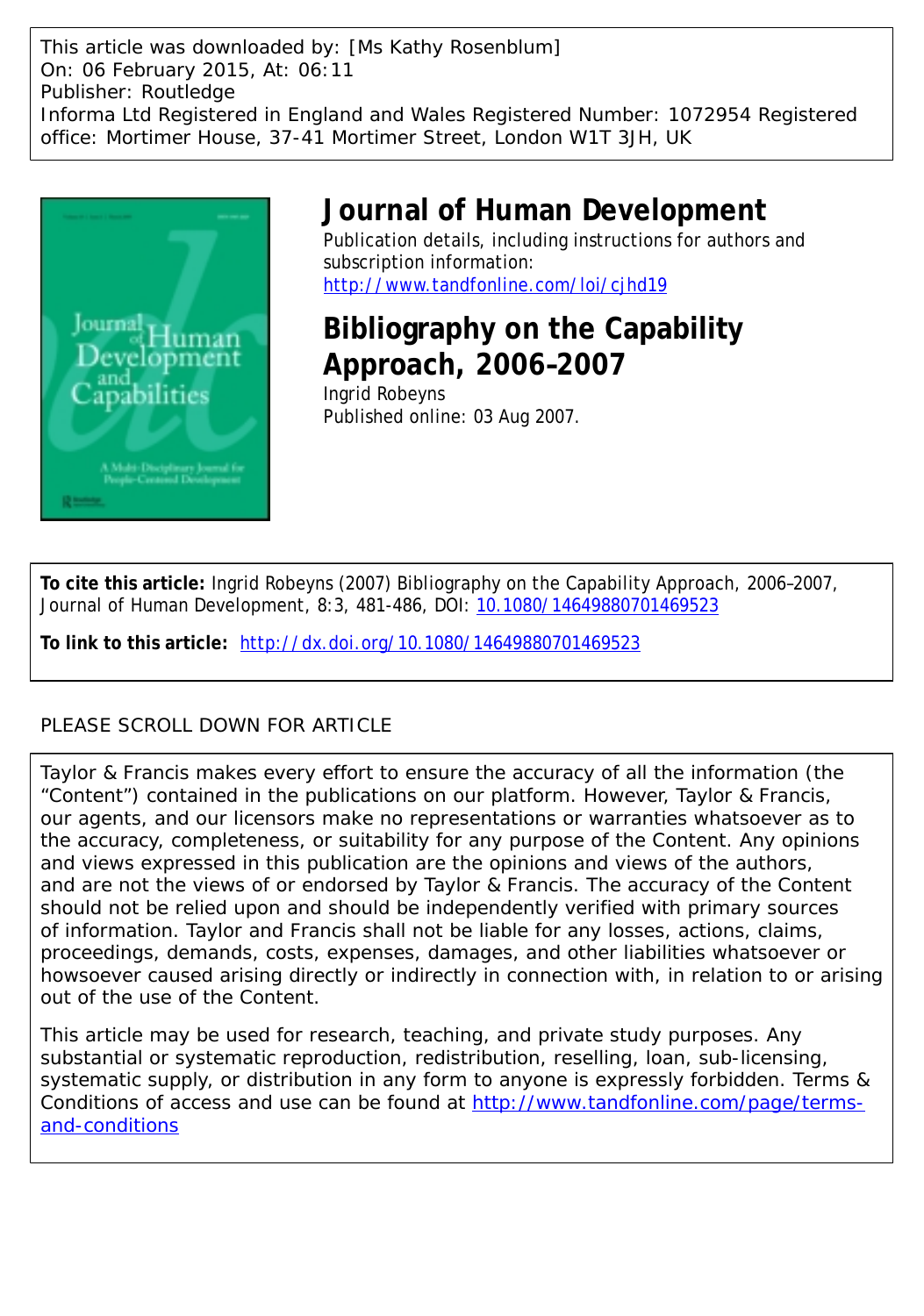# Bibliography on the Capability Approach, 2006–2007

Compiled by INGRID ROBEYNS

Ingrid Robeyns is from Radboud University of Nijmegen, The Netherlands

Please send information on new publications by email to bibliography@ hd-ca.org

#### Books in English

- The Equalities Review (2007) Fairness and Freedom: The Final Report of the Equalities Review, The Equalities Review, London.
- Mehrotra, S. and Biggeri, M. (Eds) (2006) Asian Informal Workers: Global Risks, Local Protection, Routledge, London.
- Mehrotra, S. and Delamonica, E. (Eds) (2006) Eliminating Human Poverty: Macro-Economic Policies for Equitable Growth, Zed Press, London.
- Sehnbruch, K. (2006) The Chilean Labor Market. A Key to Understanding Latin American Labor Markets, Palgrave Macmillan, New York.
- Unterhalter, E. (2006) Gender, Schooling, and Global Social Justice, Routledge, London.
- Vizzard, P. (2006) Poverty and Human Rights. Sen's 'Capability Perspective' Explored, Oxford University Press, Oxford.
- Wolff, J. and de-Shalit, A. (2007), Disadvantage, Oxford University Press, Oxford.

#### Books in other languages

- Dal Fiume, M. (2006) Oltre le pari opportunità, verso lo sviluppo umano: il bilancio di genere della Provincia di Modena, Franco Angeli, Milano [in Italian].
- Lessmann, O. (2007) Konzeption und Erfassung von Armut Vergleich des Lebenslage-Ansatzes mit Sens 'Capability'-Ansatz, Duncker & Humblot, Berlin [in German].
- Reboud, V. (2006) Amartya Sen: Un Economiste du Développement?, Agence Française de Développement, Paris [in French].

ISSN 1464-9888 print/ISSN 1469-9516 online/07/030481-6  $\degree$  2007 United Nations Development Programme DOI: 10.1080/14649880701469523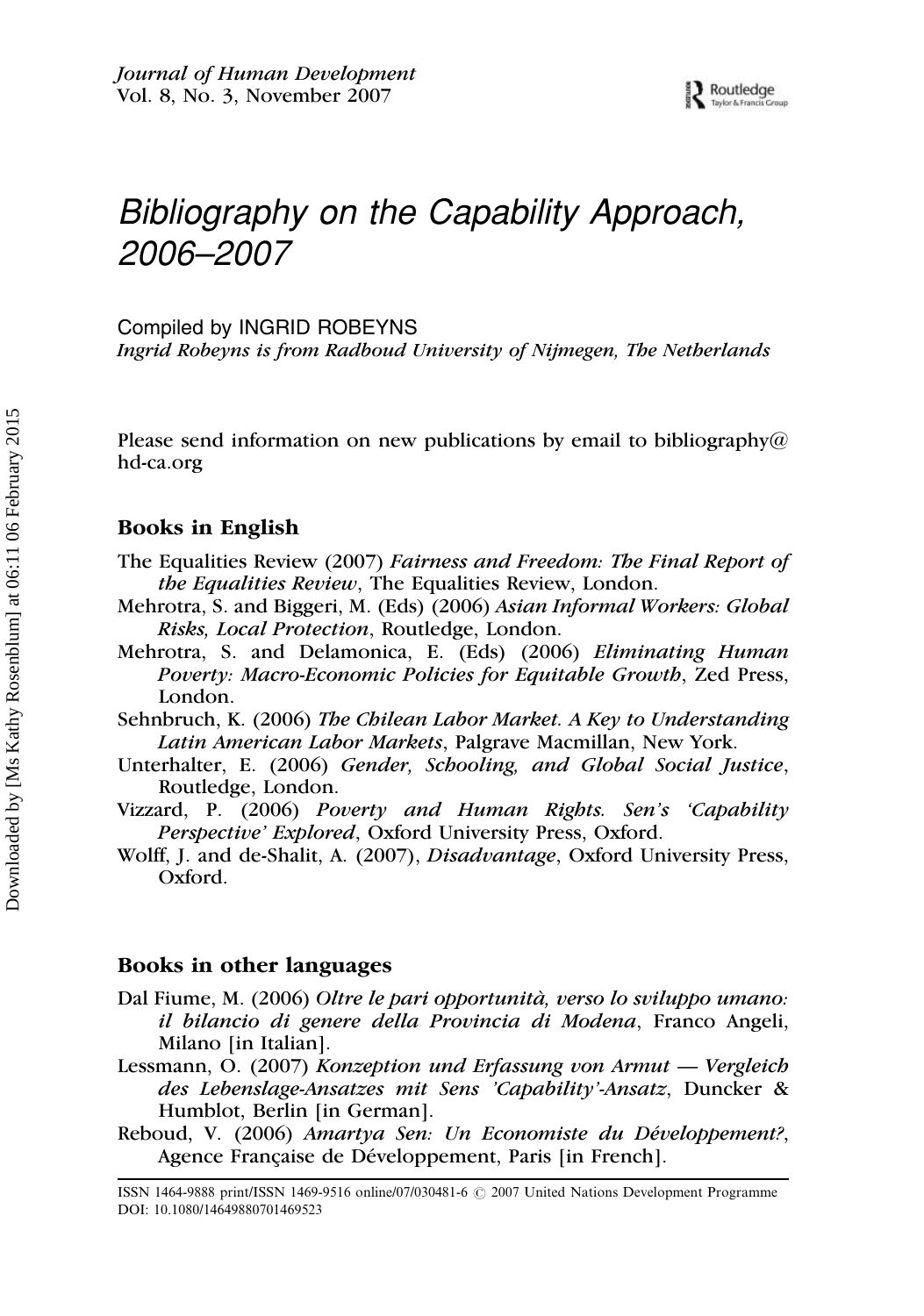#### Articles in English

- Anand, P. B. (2007) 'Capability, sustainability, and collective action: an examination of a river water dispute', Journal of Human Development, 8(1), pp. 109–132.
- Anand, P. and Santos, C. (2007) 'Violent crime, gender inequalities and well-being: models based on a survey of individual capabilities and crime rates for England and Wales', Révue d'Économie Politique, 117(1), pp. 877–902.
- Ballet, J., Dubois, J.-L., Bigo, V. and Mahieu, F.-R. (2006) 'Happiness, responsibility and preference perturbations', in J. Ballet and D. Bazin (Eds), Essays on Positive Ethics in Economics, Transaction Publishers, London, pp. 225–238
- Berges, S. (2007) 'Why the capability approach is justified', Journal of Applied Philosophy,  $24(1)$ , pp. 16–25.
- Cameron, J. (2006) 'Reflections on cosmopolitanism and capabilities', Development and Change, 37(6), pp. 1273–1276.
- Chiappero, E. (2006) 'Capability approach and fuzzy set theory: description, aggregation and inference issues', in A. Lemmi and G. Betti (Eds), Fuzzy Set Approach to Multidimensional Poverty Measurement, Springer Verlag, Berlin, pp. 93–113.
- Chiappero, E. and Moroni, S. (2007) 'An analytical framework for conceptualizing poverty and re-examing the capability approach', Journal of Socio-Economics, 37(3), pp. 360-375.
- Clark, D. A. (2006) 'Capability approach' in D. A. Clark (Ed.), The Elgar Companion to Development Studies, Edward Elgar, Cheltenham, pp. 32–45.
- Comim, F. and Teschl, M. (2006), 'Introduction: capabilities and identity', Journal of Economic Methodology, 13(3), pp. 293–298.
- Crocker, D. (2006) 'Ethics of global development: agency, capability, and deliberative democracy — an introduction,' Philosophy and Public Policy Quarterly,  $26(1-2)$ , pp. 21–26
- D'Agata, A. (2007) 'Endogenizing Sen's capabilities; an adaptive dynamic analysis', Journal of Socio-Economics, 36, pp. 177–190.
- Davis, J. (2006) 'Social identity strategies in recent economics', Journal of Economic Methodology, 13(3), pp. 371–390.
- Deneulin, S. and Townsend, N. (2007) 'Public goods, global public goods, and the common good', International Journal of Social Economics,  $34(1/2)$ , pp. 19–36.
- Dejong, J. (2006) 'Capabilities, reproductive health, and well-being', Journal of Development Studies, 42(7), pp. 1158–1179.
- Dowding, K. (2006) 'Can capabilities reconcile freedom and equality?', The Journal of Political Philosophy, 14(3), pp. 323-336.
- Dubois, JL. and Trabelsi, M. (2007) 'Education in pre- and post-conflict contexts: relating capability and life-skill approaches', International Journal of Social Economics, 34(1/2), pp. 53-65.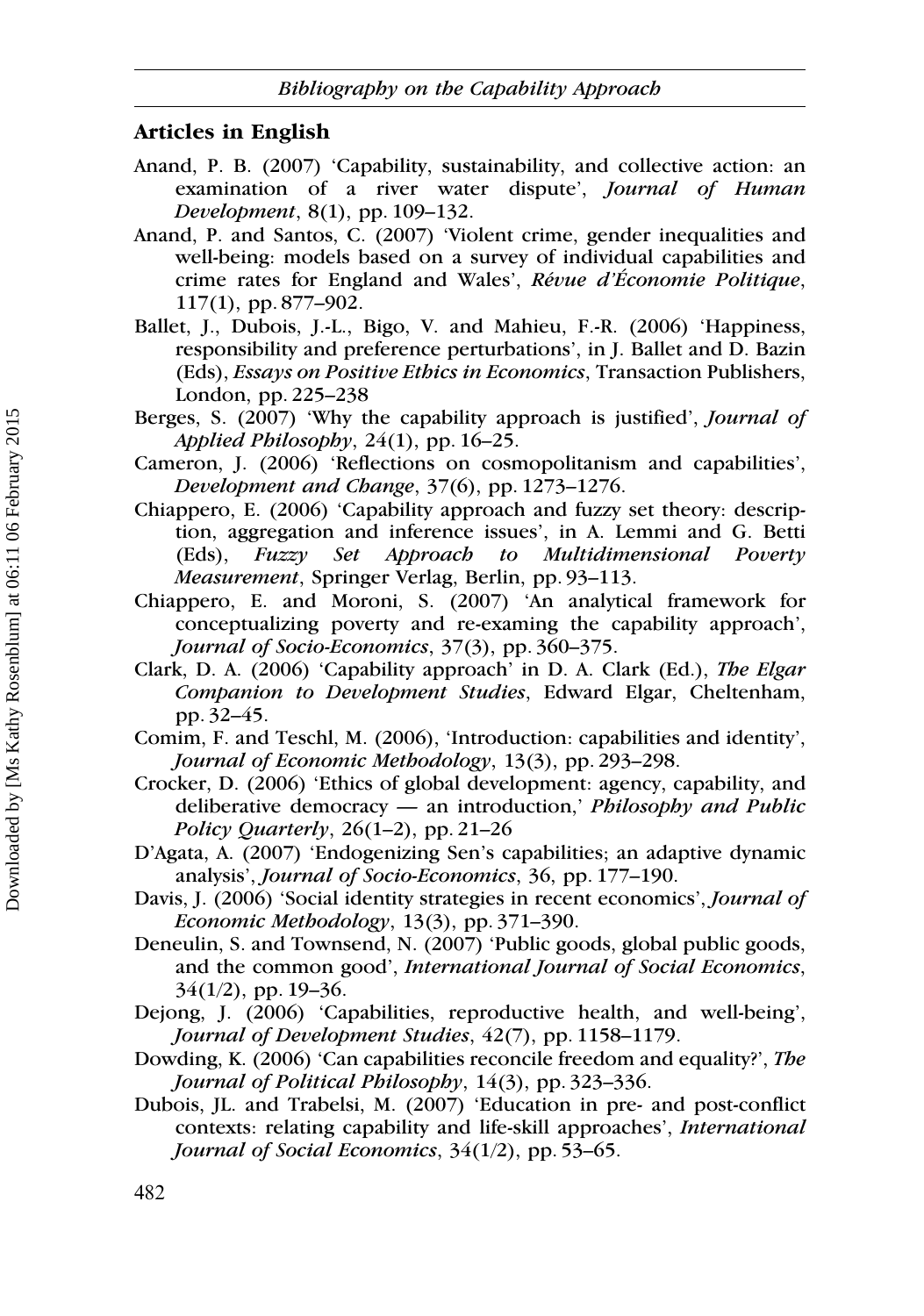Feldman, S. and Gellert, P. (2006) 'The seductive quality of central human capabilities: sociological insights into Nussbaum's and Sen's disagreements', *Economy and Society*, 35(3), pp. 423–452.

Fleurbaey, M. (2006) 'Capabilities, functionings and refined functionings', Journal of Human Development, 7(3), pp. 299–310.

- Florian, L., Hollenweger, J., Simeonsson, R., Wedell, K., Riddell, S., Terzi, L. and Holland, A. (2006) 'Cross-cultural perspectives on the classification of children with disabilities: Part I. Issues in the classification of children with disabilities', Journal of Special Education,  $40(1)$ , pp. 36–45.
- Gaertner, W. and Xu, Y. (2006) 'Capability sets as the basis of a new measure of human development', Journal of Human Development, 7(3), pp. 311–321.
- Gasper, D (2006) 'Cosmopolitan presumptions? On Martha Nussbaum and her commentators', *Development and Change*, 37(6), pp. 1227–1246.
- Gasper, D. (2007) 'Human well-being: concepts and conceptualizations.' In M. McGillivray (Ed.), Human Well-being: Concept and Measurement, Palgrave, Basingstoke, pp. 23-64.
- Gasper. D. (2007) 'What is the capability approach? Its core, rationale, partners and dangers' Journal of Socio-Economics, 36(3), 335–359.
- Gasper, D. (2007) 'Adding links, adding persons, and adding structures: using Sen's frameworks', Feminist Economics, 13(1), pp. 67–85.
- Giri, AK. (2006) 'Cosmopolitanism and beyond: towards a multiverse of transformations', Development and Change, 37(6), pp. 1272–1299.
- Grewal, I., Lewis, J., Flynn, T., Brown, J., Bond, J. and Coast, J. (2006) 'Developing attributes for a generic quality of life measure for older people: preferences or capabilities?', Social Sciences and Medicine, 62(8), pp. 1891–1901.
- Leonardi, M., Bickenback, J., Ustin, T. B., Kostanjsek, N., Chatterji, S., and on behalf of the MHADIE Consortium (2006) 'The definition of disability: what is in a name?,' Lancet 368(9543), pp. 1219–1221.
- Kaufman, A. (2006) 'Capabilities and freedom', The Journal of Political Philosophy, 14(3), pp. 289-300.
- Korf, B. and Oughton, E. (2006) 'Rethinking the European countryside', Journal of Rural Studies, 22(3), pp. 278-289.
- Ibrahim, S. (2006) 'From individual to collective capabilities: the capability approach as a conceptual framework for self-help', Journal of Human Development, 7(3), pp. 397–416.
- Jaggar, A. (2006) Reasoning about well-being: Nussbaum's methods of justifying the capabilities, *Journal of Political Philosophy*,  $14$  (3), pp. 301–322
- Kirman, A. and Teschl, M. (2006) 'Searching for identity in the capability space', Journal of Economic Methodology, 13(3), pp. 299–325.
- Krishnakumar, J. (2007) 'Going beyond functionings to capabilities: an econometric model to explain and estimate capabilities', Journal of Human Development, 8(1), pp. 39–63.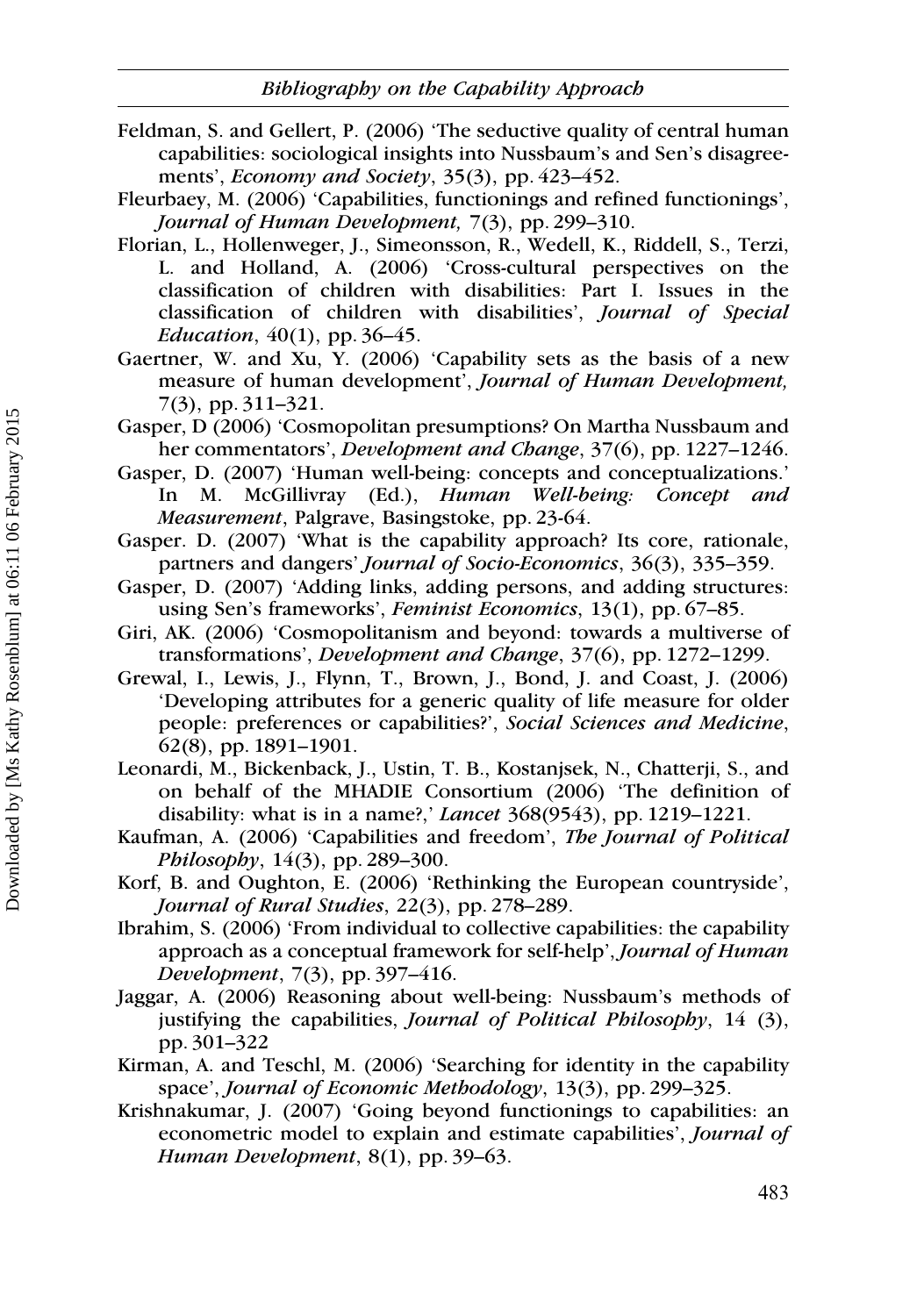- Livet, P. (2006) 'Identities, capabilities and revisions', Journal of Economic Methodology, 1393, pp. 327–348.
- Martins, N. (2006) 'Capabilities as causal powers', Cambridge Journal of Economics, 3095, pp. 671–685.
- Mitra S. (2006) 'The capability approach and disability', Journal of Disability Policy Studies, 16(4), pp. 236–247.
- Murphy, C. (2006) 'International relations and responsibility in an increasingly unequal world', *Development and Change*, 37(6), pp. 1293–1307.
- Murphy, C. and Gardoni, P. (2006) 'The role of society in engineering risk analysis: a capabilities-based approach', Risk Analysis, 26(4), pp. 1073–1083.
- Nussbaum, M. (2006) 'Education and democratic citizenship: capabilities and quality education', *Journal of Human Development*, 7(3), pp. 385–395.
- Nussbaum, M. (2006), 'Reply: in defense of global political liberalism', Development and Change, 37(6), pp. 1313–1328.
- Nussbaum, M. (2007) 'Replies', *The Journal of Ethics*, 10, pp. 463–506.
- Qizilbash, M. (2006) 'Well-Being, adaptation and human limitations,' Royal Institute of Philosophy Supplements, 59, pp. 93–110.
- Pierik, R. and Robeyns, I. (2007) 'Resources versus capabilities: social endowments in egalitarian theory', Political Studies, 55(1), pp. 133– 152.
- Ranis, G., Stewart, F. and Samman, E. (2006) 'Human development: beyond the human development index', *Journal of Human* Development, 7(3), pp. 323–358.
- Reader, S. (2006), 'Does a basic needs approach needs capabilities?', The Journal of Political Philosophy, 14(3), pp. 337–350.
- Richardson, H. (2006) 'Rawlsian social contract theory and the severely disabled', *The Journal of Ethics*, 10, pp. 419–462.
- Robeyns, I. (2006) 'The capability approach in practice', The Journal of Political Philosophy,  $14(3)$ , pp. 351–376.
- Robeyns, I. (2007) 'When will society be gender just?', in J. Brown (Ed.), The Future of Gender, Cambridge University Press, Cambridge, pp. 54–74.
- Ruger, J. P. (2006) 'Ethics and governance of global health inequalities', Journal of Epidemiology and Community Health, 60(11), pp. 998– 1003.
- Ruger, J. P. (2006) 'Health, capability and justice: toward a new paradigm of health ethics, policy and law', Cornell Journal of Law and Public Policy, 15(2), pp. 403–482.
- Ruger, J. P. (2006) 'Toward a theory of a right to health: capability and incompletely theorized agreements', Yale Journal of Law and Humanities, 18, pp. 273–326.
- Ruger, J. P. (2007) 'Rethinking equal access: agency, quality and norms', Global Public Health, 2(1), pp. 78–96.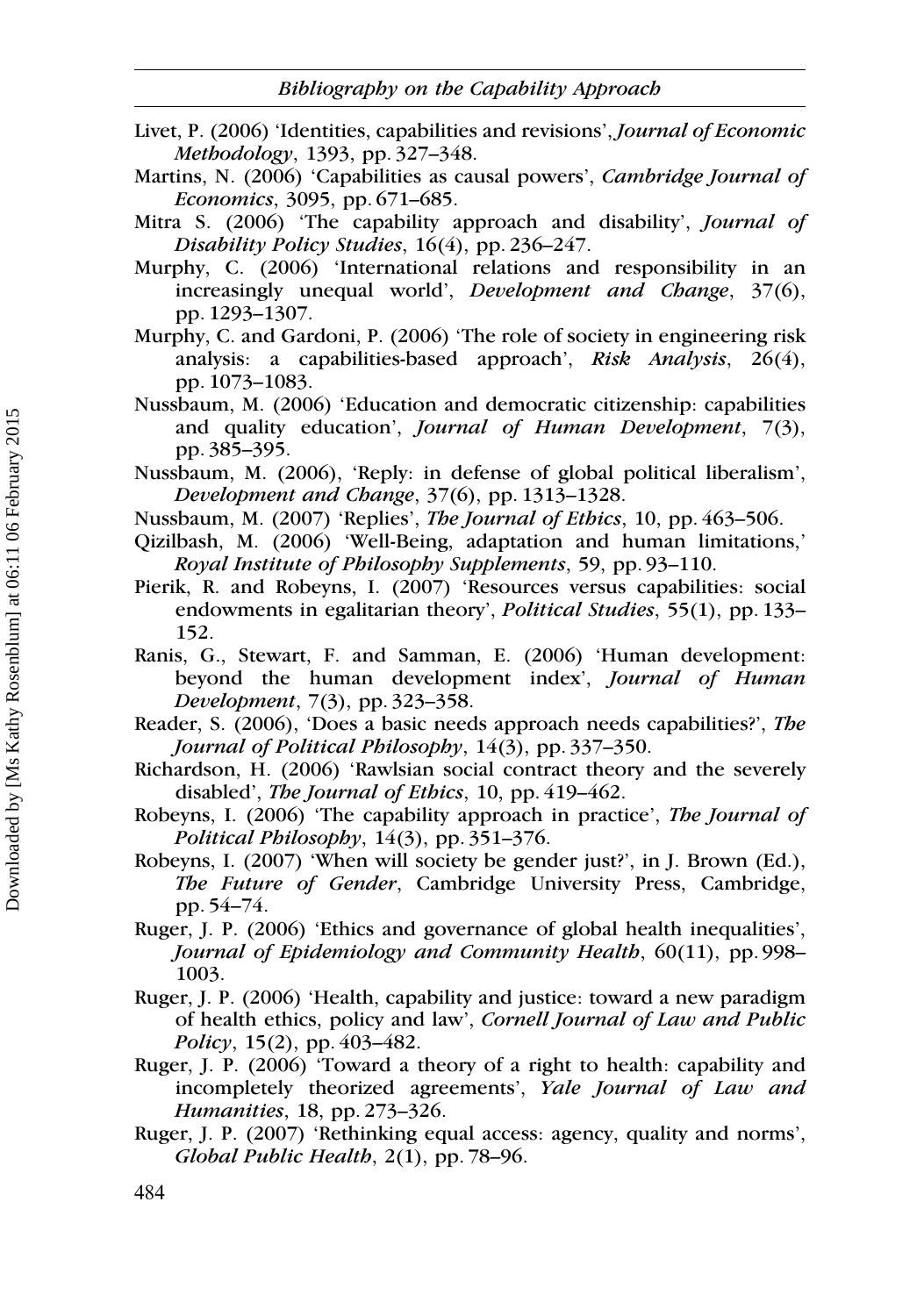- Ruger, J. P. (2007) 'Moral foundations of health insurance', Quarterly Journal of Medicine, 100(1), pp. 53–57.
- Stein, M. A. (2007) 'Disability human rights', California Law Review, 95(1), pp. 75–121.
- Truong, T. D. (2006) 'One humanity, many consciousnesses: unresolved issues in Nussbaum's new frontiers of justice', Development and Change, 37(6), pp. 1259–1272.
- Uteng, T. P. (2006) 'Mobility: discourses from non-western immigrant groups in Norway', Mobilities, 1(3), pp. 437–464.
- Unterhalter, E. (2006) 'New times and new vocabularies: theorising and evaluating gender equality in Commonwealth higher education', Women's Studies International Forum, 29(6), pp. 620–628.
- Vero J. (2006), 'A comparison of poverty according to primary goods, capabilities and outcomes. Evidence from French school leavers' surveys', in A. Lemmi and G. Betti (Eds), Fuzzy Set Approach to Multidimensional Poverty Measurement, Springer, New York, pp. 211–232.
- Volkert, J. (2006) 'European Union poverty assessment: a capability perspective', Journal of Human Development, 7(3), pp. 359–383.
- Walsh, V. (2007) 'Amartya Sen on rationality and freedom', Science and Society, 71(1), pp. 59–83.
- Wigley, S. and Akkoyunlu-Wigley, A. (2006) 'Human capabilities versus human capital: guaging the value of education in developing countries', Social Indicators Research, 78(2), pp. 287–304.
- Zimmerman, B. (2006) 'Pragmatism and the capability approach', European Journal of Social Theory, 9(4), pp. 467–484.

#### Articles in other languages

- Chiappero, E. (2006) 'Poverta` multidimensionale, poverta` come mancanza di capacita` ed esclusione sociale: una analisi critica e un tentative di integrazione', in G. Rovati (Ed.), Le dimensioni delle povertà  $$ strumenti di misure e politiche, (a cura di) Carocci Editore, Roma, pp. 41–78 [in Italian].
- Chiappero, E., Grasso, M. and Pareglio, S. (2007) 'La qualita` della vita nelle società avanzate: linee di ricerca per un modello basato sull'approccio delle capacita` di Amartya Sen', Economia e Politica Industriale, 1, pp. 49–69 [in Italian].
- Cordoba, R. (2006) 'Desarrollo humano y capacidades. Aplicaciones de la teoría de las capacidades de Amartya Sen a la educación', Revista Española de Pedagogía,  $64(234)$ , pp. 365–380 [in Spanish].
- Droy, I. and Rasolofo, P. (2006) 'Les facteurs de risque de maltraitance dans les ménages en situation précaire à Antananarivo Madagascar', Enfants d'aujourd'hui, diversité des contextes, pluralité des parcours, AIDELF No. 11, tome 2, pp. 386–401 [in French].